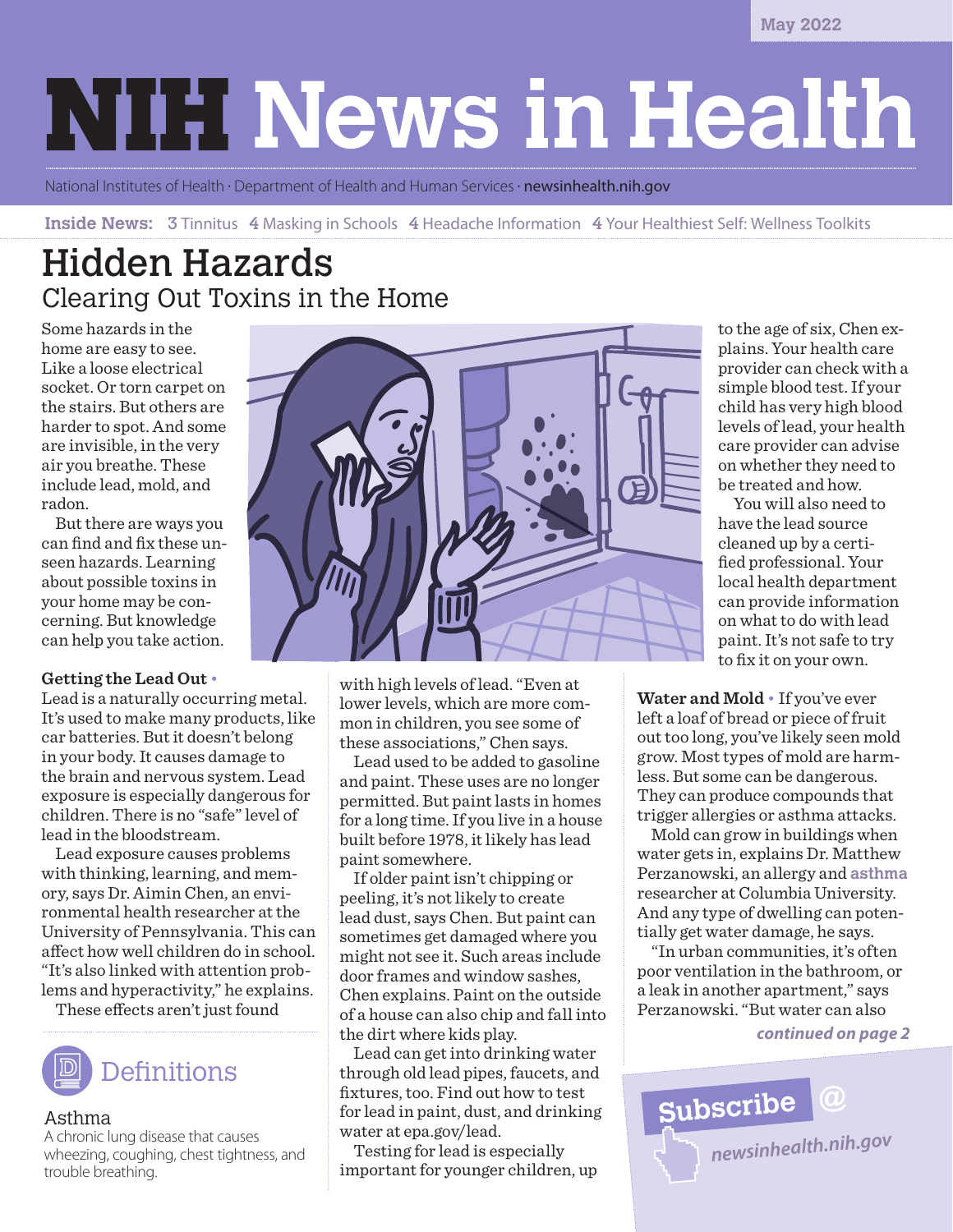come from storms, or floods, or other kinds of leaks. And if you live somewhere with high outdoor humidity, that makes it harder to dry things out inside the home."

Sometimes, you can see mold on walls or other surfaces. Other times, such as with a leak behind the walls, you may just smell it, Perzanowski says. Some people describe this smell as musty, stale, or damp.

If you find mold in your home, "you have to make sure that the water source goes away," he says. "Cleaning and painting won't do any good if you don't get rid of the water."

You can clean small areas of mold growth—less than three feet by three feet—yourself, Perzanowski explains. But take precautions not to breathe in the mold.

"Wear an N95 mask and goggles. Use warm soapy water and towels you can throw away," he says.

You may need to remove and replace sections of caulking or walls that are moldy. Or throw out fabrics or rugs that can't be cleaned. Large areas of mold damage may require professional help.

Perzanowski's team is currently tracking whether a large-scale mold

#### **NIH News in Health**

**ISSN 2375-6993** (Print) **ISSN 1556-3898** (Online) **Editor** Harrison Wein, Ph.D.

**Managing Editor** Tianna Hicklin, Ph.D. **Graphics** Alan Defibaugh (illustrations), Bryan Ewsichek (design)

**Contributors** Tianna Hicklin and Sharon Reynolds

Use our articles and illustrations in your own publication. Our material is not copyrighted. Please acknowledge *NIH News in Health* as the source and send us a copy.

### **[newsinhealth.nih.gov](https://newsinhealth.nih.gov)**



**National Institutes of Health** *NIH…Turning Discovery Into Health®*

Office of Communications & Public Liaison Building 31, Room 5B52 Bethesda, MD 20892-2094 email: nihnewsinhealth@od.nih.gov phone: 301-451-8224

**continued from page 1** removal program in New York City helps reduce asthma symptoms in both children and adults. Learn more about mold cleanup at [epa.gov/](https://epa.gov/mold) [mold](https://epa.gov/mold) and [cdc.gov/mold/cleanup.htm.](https://cdc.gov/mold/cleanup.htm)

> **Radon on the Radar** • You likely know that smoking cigarettes is one cause of lung cancer. But cigarettes aren't the only toxin that increases that risk. An odorless, colorless, radioactive gas called radon can cause lung cancer, too.

> Radon gas is found naturally in nearly all types of rock, in all parts of the country. It's a risk if it gets inside. It can seep through cracks in floors, walls, and the foundations of homes and other buildings.

Even buildings without basements can have dangerous levels of radon, says Dr. Ellen Hahn, a nursing researcher who studies cancer risk reduction at the University of Kentucky.

Exposure to radon gas is most harmful to people who also smoke tobacco, says Hahn. "But breathing radon is really dangerous for everyone," she explains. "There is no riskfree level of radon."

Low-cost and free tests can measure radon levels in the home. If levels are high, a certified radon professional can vent it outside to make the home safe again. This process is called radon mitigation.

But few households test for radon. Even fewer mitigate. Hahn and her team have been looking for ways to increase radon testing in rural Kentucky. They have been recruiting and training local residents, including high school students, as "citizen scientists." These volunteers perform home radon testing using digital radon detectors, which can be used over and over again. Standard kits for radon testing can only be used once. Her project also makes digital detectors available at local libraries.

"Libraries are trusted sources of



information and resources," Hahn says, "so why not make them places to check out a radon test kit as well?"

Her team is also looking at ways to get landlords to test for and mitigate radon. Renters can test, but the landlord decides whether to mitigate, she explains.

Certain regions can be hotspots for radon gas. Learn more about radon in your state at [epa.gov/radon.](https://www.epa.gov/radon)  $\blacksquare$ 



#### Wise Choices Reducing Home Health Hazards

You can test for or prevent many home health hazards.

- $\bullet$  If your home was built before 1978, test exposed paint for lead. You can buy test kits yourself or hire a professional. Some city health departments provide free test kits.
- Have children tested for lead exposure regularly, from at least birth through age six.
- $\bullet$  Use vent fans in rooms that have lots of moisture, like the bathroom, to prevent mold growth.
- $\bullet$  If you have a leak or flood in your home, dispose of damaged items as soon as possible.
- **Clean small areas of mold on** walls or fabric with hot, soapy water. Be sure to wear a mask, gloves, and goggles while cleaning.
- **l** Test your home for radon. Some local, county, or state programs offer free test kits. You can contact the National Radon Program Services at 1-800-SOS-RADON (1-800-767-7236).
- Learn more about other potential toxins in the home at [go.usa.gov/xucEz.](https://go.usa.gov/xucEz)

For more about home health hazards, see "Links" in the online article: [newsinhealth.nih.gov/2022/05/](https://newsinhealth.nih.gov/2022/05/hidden-hazards)hidden-hazards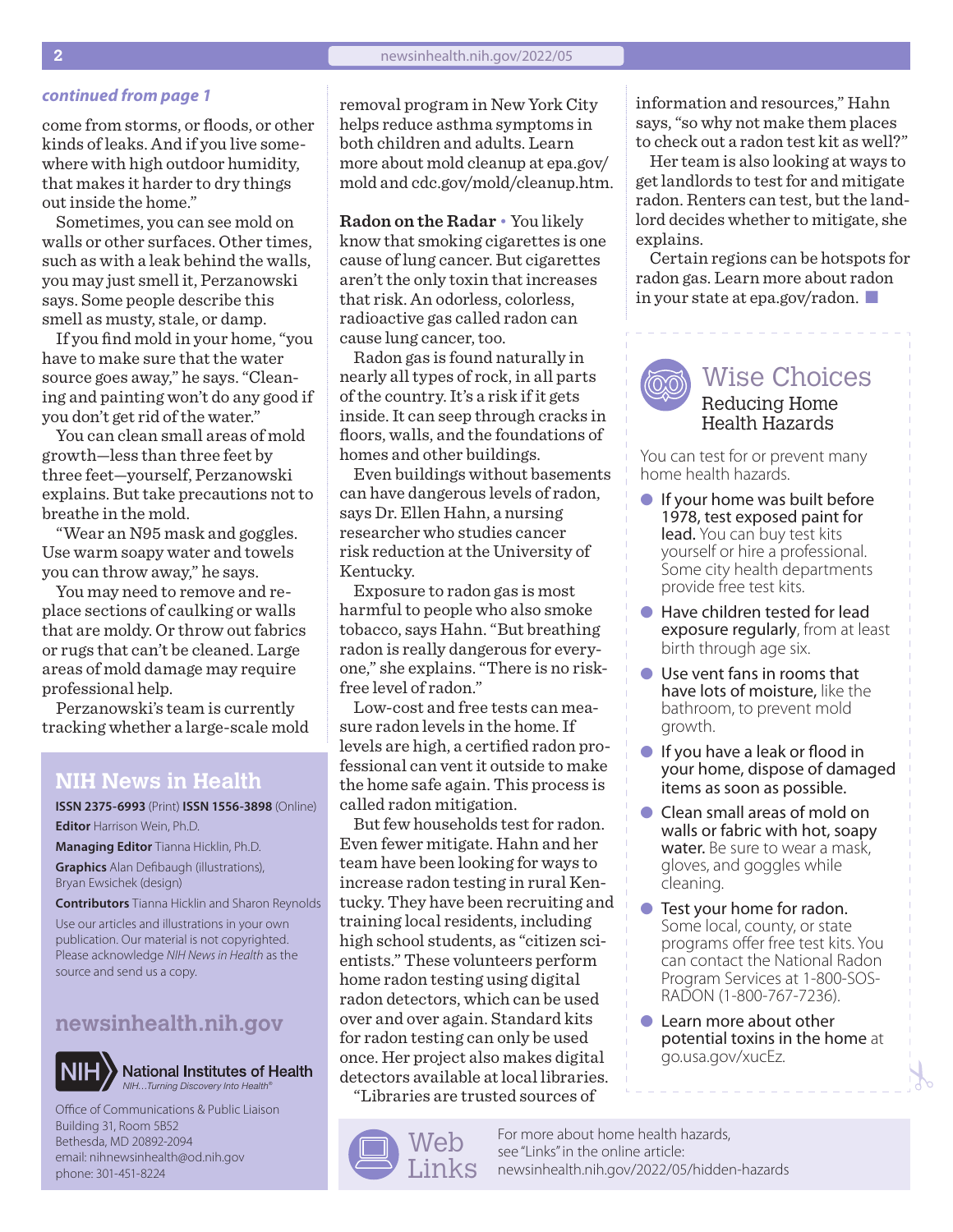## Noise Complaints Taking On Tinnitus

Do you hear sounds that no one else can hear? It might be a ringing. A clicking. Or maybe a buzzing, hissing, or humming. Hearing such noises can be disconcerting—especially if they don't go away. Some people hear these noises for a few hours. Others may hear them for a lifetime. This condition is called tinnitus.

About 10% of U.S. adults have experienced tinnitus that lasted for at least five minutes in the past year. The noise can be soft or loud, high pitched or low pitched. You may hear it in one ear, or both.

Most of the time, tinnitus isn't a sign of a serious health problem. Many people experience tempo-



### Wise Choices Living With Tinnitus

- **Protect Your Hearing. Loud** noises can lead to or worsen tinnitus. Keep the volume down when listening to music or watching TV. Wear earplugs or earmuffs if you're in a loud environment. Move away from loud noises when possible.
- **Try sound therapy.** Background noise machines, fans, or quiet music can help mask tinnitus. You can also try a wearable sound generator. This small electronic device fits in your ear and plays a soft, pleasant sound.
- $\bullet$  Talk with a cognitive behavioral therapist. They can help you learn to live with tinnitus. You may also learn things to help you relax during the day or to fall asleep at night. Stress and lack of sleep can make tinnitus worse.
- **I** Use your hearing aids or cochlear implants. For people with hearing loss and tinnitus, hearing aids or cochlear implants may help with both.

rary tinnitus after going to a loud concert or event. But it can also be a sign of damage to your inner ear and its connections with the brain. If it doesn't go away or gets worse, tinnitus can make it hard to hear, concentrate, or even sleep.

Many things increase your risk for tinnitus. "Noise exposure is a very common cause," says Dr. Fan-Gang Zeng, a hearing and speech expert at University of California, Irvine.

People who work in noisy environments can develop hearing damage and tinnitus over time. Examples include factory and construction workers, road crews, musicians, and military service members.

"Aging and many drugs, including aspirin, also increase your risk of tinnitus," Zeng says. More than 200 drugs are known to cause tinnitus when you start or stop taking them.

If you're experiencing tinnitus, see your health care provider. There's no test to diagnose it. But your doctor can check for possible causes. They can see if anything is blocking your ear canal. They can also look for medical conditions or medications that may be causing it.

If they don't find anything, they may refer you to an ear, nose, and throat doctor (ENT) or an audiologist. These specialists can determine if you need to be tested for hearing loss. Many people with hearing loss experience tinnitus, but it's not clear why.

Zeng says that, in certain cases, tinnitus may help protect the brain. Some brain areas may no longer be active after hearing loss. That may lead to brain cell loss. Zeng's study found that people with both hearing loss and tinnitus are less likely to have **cognitive** decline than those who had hearing loss alone.





He speculates that tinnitus may help keep certain brain areas active despite hearing loss.

But not everyone who has tinnitus has hearing loss. For those who do, hearing aids or surgical treatments for hearing loss may help.

There is currently no cure for tinnitus. But some treatments can help you cope—see the Wise Choices box. Researchers are also looking for new ways to treat tinnitus. For example, Zeng's team is testing ways to stimulate the nerve that goes from the inner ear to the brain, called the auditory nerve. His team hopes this can help reduce tinnitus.

To search for studies you can join to help advance tinnitus research, visit [clinicaltrials.gov](https://clinicaltrials.gov/).  $\Box$ 



#### Cognitive Related to the ability to think, learn, and remember.

For more about tinnitus, see "Links" in the online article: [newsinhealth.nih.gov/20](https://newsinhealth.nih.gov/2022/05/noise-complaints)22/05/noise-complaints